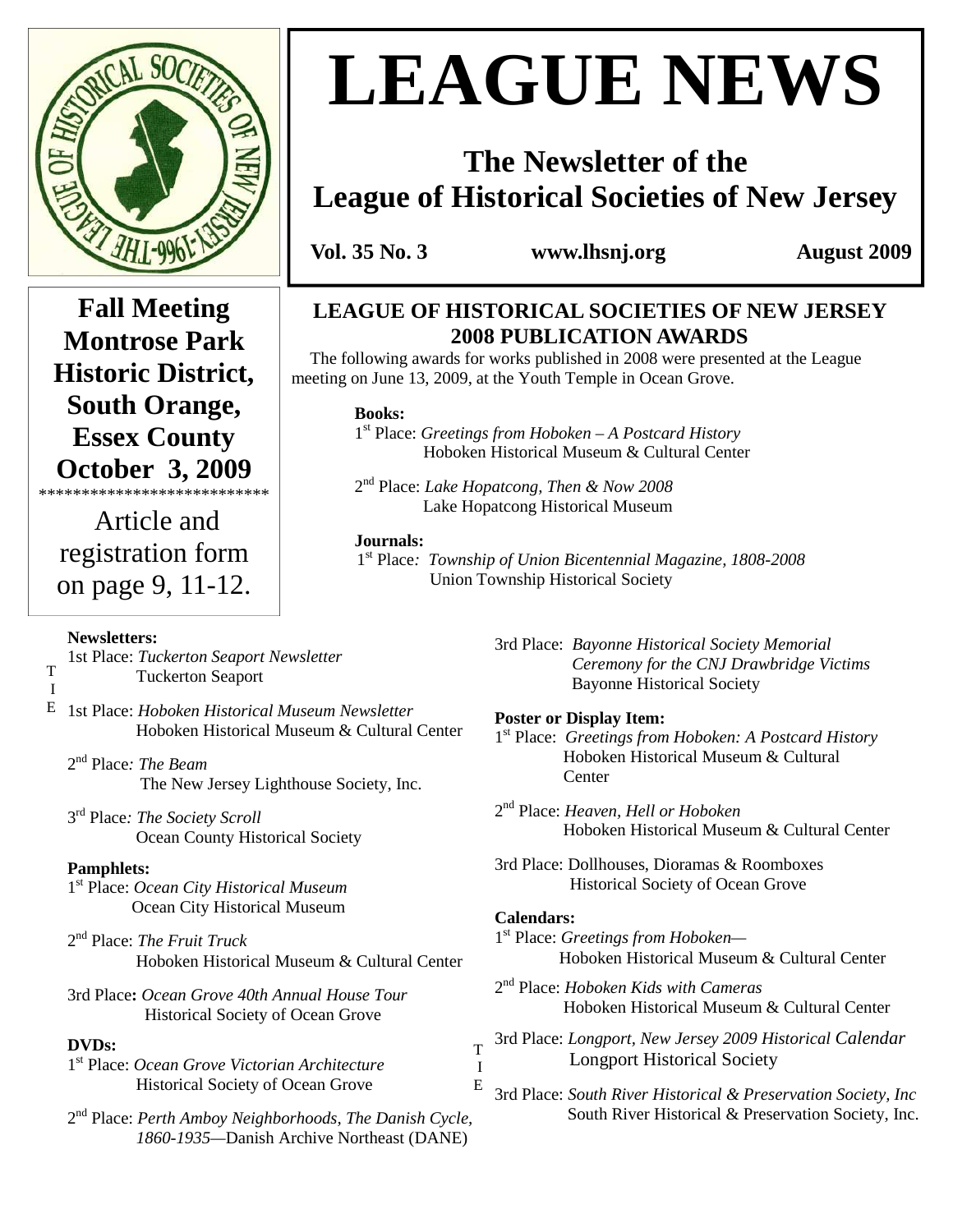## **The Slate of Officers and Directors of the League of Historical Societies of New Jersey**

 Listed below are your officers and trustees:

President (2010) J.B. Vogt Fellowship for Metlar House

First Vice President (2009) Robert J. Hunter Haddon Heights Historical Society

Vice-President, Northern (2010) Catherine Sullivan Victorian Society

Vice-President, Central (2009) Mary Swarbrick Fellowship for Metlar House

Vice-President, Southern (2010) June Sheridan Atlantic County Historical Society

Secretary (2010) Kevin M. Hale Metuchen-Edison Historical Society

Treasurer (2010) Dorothy M. Andrew Gloucester County Historical Society

Trustee, Northern (2010) Dorothy E. Johnson Oakeside-Bloomfield Cultural **Center** 

Trustee, Northern (2010) Betty Hardy Madison Historical Society

Trustee, Central (2010) Jeffrey McVey Lambertville Historical Society

Trustee, Central (2010) Donald Peck Raritan-Millstone Heritage Alliance Trustee, Southern (2010) Sonia L. Forry Historical Preservation Society of Upper Township

Trustee, Southern (2008) Jean C. Lacey Toms River Seaport Society

Trustee-at-Large (2010) Timothy Hart Barnegat Bay Decoy & Baymen's Museum

Trustee-at-Large (2010) Robert R. Longcore Andover Historical Society

Historian (2010) Sylvia Mogerman Phil Kearny Civil War Round Table \*\*\*\*\*\*\*\*\*\*\*\*\*\*\*\*\*\*\*\*\*\*\*\*\*\*\*

 The following are valuable members of our board, but they are not elected positions:

Executive Director Linda J. Barth, 214 North Bridge Street, Somerville, NJ 08876; 908-722-7428; barths@att.net

Membership Chairman Dorothy Pietrowski Madison Historical Society

 Trustees Emeriti Bernard Bush Hightstown-East Windsor Historical Society Ruth Kane Fern Passaic County Historical Society

## 

#### **INSIDE:**

**November ballot issue and publication awards, p. 3** 

**Visit South Orange. p. 4** 

. . . . . . . . . .

**Boardwall Hall organ tours and Letters to the Editor, p. 6** 

**Calendar of Events, p. 7-8** 

**Spotlight on Members, p. 10** 

**Information, October meeting, p. 11-12 p. 11-12** 

## THE PRESIDENT'S CORNER

 What a terrific day we had at Ocean Grove! It was good to see some friends from the past and to make new ones. It's what makes our meetings so special for me.

 One of the benefits of getting together with you at meetings is that you continue to give us good ideas about how we can improve. Sometimes finances or manpower prevent us from implementing them even though we wish we could. At this meeting we received a wonderful suggestion from Betty Wagner (of Cranbury) and we are excited to share it with you. Betty observed that it wasn't possible to know which people in the room were board members. She explained that it would be helpful to be able to identify the trustees and vice-president from her region, as well as to know the secretary, treasurer and membership chair who are usually visible.

 As a board, we hadn't considered this before. What a good idea and how easy to do! At the October meeting in South Orange, as we come to the podium, we will take greater care to introduce ourselves to you. We'll recognize all the board members who are present by having them stand for you to see. Between now and then, we'll be thinking about how we can best distinguish them by region. We'd like you to know and freely communicate with your regional representatives. You'll find that they're the first line of help when regional meetings are being arranged. And, we hope that, at some time, you will each host a meeting.

 As always, we welcome your feedback and participation. The League is your organization; it is here to serve YOU!

JB Vogt, President

**DEADLINE**: Submissions for the January issue of *League News* must be on the editor's desk no later than December 15, 2009. Please send all items to: Linda Barth, 214 North Bridge Street, Somerville, New Jersey 08876; barths@att.net.

 **Material submitted electronically should be in WORD format. Photographs will be scanned and returned. Digital photographs should be submitted in .jpeg or .tiff.**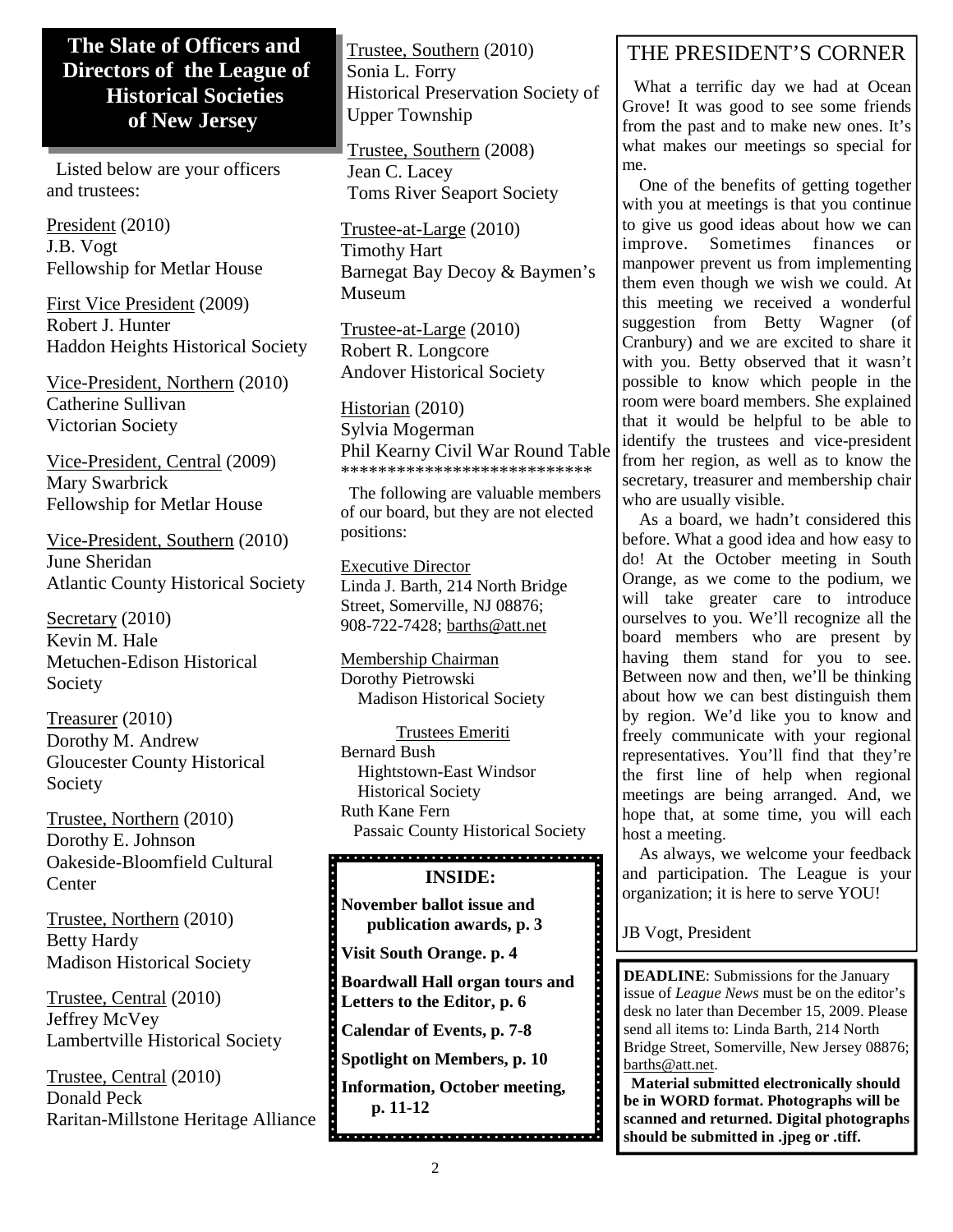## HIGH SCHOOL YEARBOOKS WANTED



 Ron Bogdan of Princeton buys various high school yearbooks. If you or your organization receive donations of such books from any sources in your town, please consider turning them into cash donations from him. Ron can be reached at ronb124@yahoo.com or 866-444-1656.



## **VOTERS TO DECIDE IN NOVEMBER:** *WILL NJ HISTORIC TRUST GRANTS AND OPEN SPACE AND FARMLAND PRESERVATION CONTINUE?*

 On June 25, the State Legislature voted with strong bipartisan support in the Senate (26 Yes, 7 No) and Assembly (66 Yes, 9 No, 3 Abstain) to let the New Jersey voters decide in November whether to continue the state's investments in open space. The 129-organization coalition, the New Jersey – Keep It Green Campaign, with Preservation New Jersey as a leading member of the group, applauded this overwhelming support.

 The timing was crucial, with the Garden State Preservation Trust essentially empty and no longer able to fund NJ Historic Trust restoration grants or undertake new land preservation vital to New Jersey's water supply, health, and prosperity. The GSPT has been pivotal in supporting statewide and local efforts to provide for open space, parks, farmland preservation, and historic preservation.

 Twelve senators and thirty-seven assembly members sponsored or co-sponsored the legislation. "Our elected officials have put their faith in voters to make the call on the future of New Jersey's open space," said Thomas Gilmore, Chairman of the NJ-Keep It Green coalition that favors the \$400 million bond issue. "Every time New Jersey voters have been given that choice in a statewide ballot, they have voted in favor of open space investments because of the immediate and future value we experience for ourselves, our children, and our grandchildren." Voters have approved all twelve of the statewide open space ballot issues since 1961.

 The NJ-Keep It Green coalition highlighted the leadership of prime sponsors Senator Bob Smith and Assemblyman John F. McKeon and the leadership of Senators Stephen M. Sweeney, Robert M. Gordon, James Beach, and Thomas H. Kean, Jr. and Assembly members Celeste M. Riley, Jon M. Bramnick, Louis D. Greenwald, Joan M. Quigley, L. Harvey Smith, and Joseph R. Malone.

## **LEAGUE ELECTION**

 During the October meeting at Montrose Park, we will conduct the election for the 2009-2010 year. On the ballot are Catherine Sullivan, Victorian Society, for the position of First Vice President and Mary Swarbrick, Fellowship for Metlar House, as Vice-President, Central Region.

## **ANNUAL PUBLICATION AWARDS PROGRAM FOR 2009**

 The League of Historical Societies of New Jersey announces its **ANNUAL PUBLICATION AWARDS PROGRAM** and invites its member organizations to submit entries. Awards will be given for works published in the year 2009, in the following categories:

## **BOOKS, PAMPHLETS, NEWSLETTERS, JOURNALS, CALENDARS, POSTERS, and OTHER MEDIA (AUDIO CASSETTES/CDs, VIDEO CASSETTES/DVDS)**

 For works published in 2009, awards will be presented at the league meeting in **June 2010**. The deadline for submission of entries is **JANUARY 31, 2010.** Please send your entries to: **Publication Awards Committee, League of Historical Societies of NJ, c/o New Jersey Historical Society, 52 Park Place, Newark, NJ 07102**.

 There is no entry form. Simply include a brief note describing the items you are submitting. For further information, contact Linda Barth, Executive Director, LHSNJ, at 908-722-7428, barths@att.net, 214 North Bridge Street, Somerville, New Jersey 08876. Please **DO NOT** send entries to this address.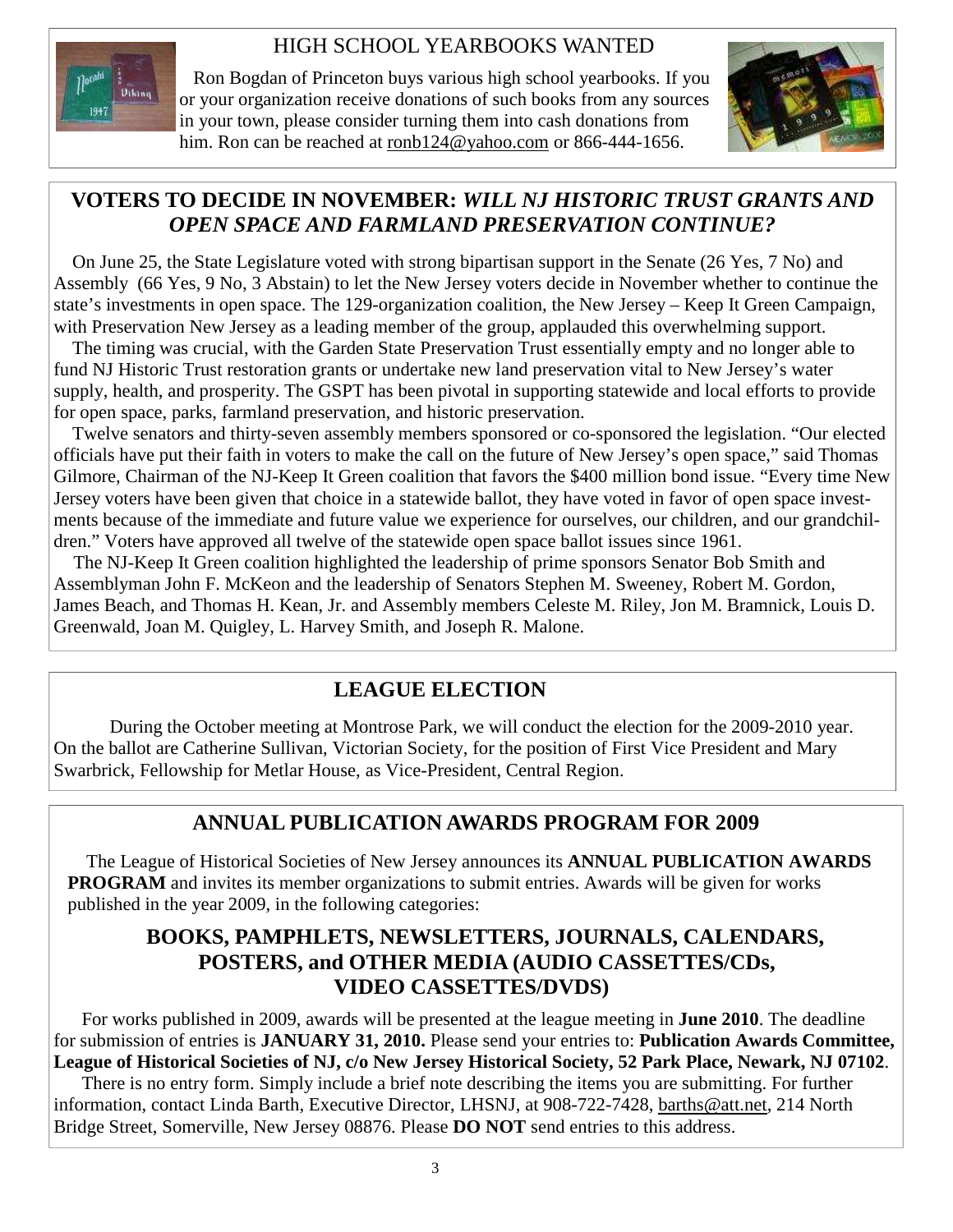## **VISIT SOUTH ORANGE, NEW JERSEY**

\*\*\*\*\*\*\*\*\*\*\*\*\* On Saturday, October 3, 2009, the Montrose Park Historic District Association (MPHDA) in South Orange Village will host the Fall Meeting of the League of Historical Societies of New Jersey at St. Andrew's and Holy Communion Church. We hope you will join us for an informative and fun day. In addition to the meeting, attendees will have an opportunity to learn about the history of our village and participate in two self-guided tours: St. Andrew & Holy Communion's sanctuary with its renowned Tiffany stained glass windows, and two fabulous homes in the Montrose Park Historic District. Naoma Welk, author of the bestselling Arcadia press ★★★ publications, *Images of America South Orange* and *Images of America South Orange Revisited*, will present a lecture and slideshow overview of the history of South Orange Village.

 MPHDA was established in 1994 as a part of a grassroots preservation effort initiated by several Montrose Park residents. Fundraising and publicity efforts, including the *Montrose in May Historic House Tour*, as well



as extensive research, resulted in the 1997 designation of Montrose Park on both the State and National Historic Registers. Today, the formalized association of that grassroots effort is MPHDA, a  $501(c)(3)$  nonprofit corporation, whose mission is to promote, preserve, and document the history of Montrose Park and South Orange.

 Through the mid-19th century, much of South Orange Village and the surrounding area was open farmland. A map from 1860, when South Orange was part of Orange, shows only a few streets with several houses clustered along South Orange Avenue. Circa 1860, John Gorham Vose, a lawyer and businessman from New York, began spending summers in the Orange Valley (an area adjacent to present-day South Orange) and was taken with its natural beauty. He soon bought farmland, eventually owning over 175 acres, and developed a garden suburb he called Montrose Park. When Vose sold off parcels of his property, the deeds restricted building to large houses, "suitable for a gentleman's country

 $\star$  residence," on sizeable lots. He further banned commercial enterprises and public buildings, excepting churches. Later developers, including Thomas S. Kingman, expanded Montrose Park and adopted similar restrictions. The deed restrictions initiated by Vose and Kingman have clearly helped to maintain the character of the area.

 Today, Montrose Park exists as the elegant suburban development envisioned by Vose. Primarily a residential neighborhood, it is characterized by elegant, large-scale homes, dating from the last quarter of the nineteenth century through the late 1930s. These architecturally-significant houses are set on large, landscaped lots,

outlined by bluestone sidewalks and curbs, framed by mature trees and shrubbery, and lit by Victorian gaslight. Historic Preservation Consultant Ulana Zakalak reported that "with over 500 contributing properties, Montrose Park is one of the largest historic districts in the State of New Jersey." Montrose homes represent a variety of architectural styles from the Victorian period including: Queen Anne, Tudor

 $\star$  Revival, Colonial Revival, Italian Renaissance Revival, Shingle Style, Stick Style, and Arts & Crafts Influence.

 We hope you will visit South Orange and learn more about MPHDA at the Fall Meeting of the ★<br>★League of Historical Societies of New Jersey on October 3, 2009. Use the form on page 11 to sign up and join us for a fabulous fall day in South Orange!



ASSOCIATIO

MPHDA, P.O. Box 953, South Orange, NJ 07079; 973-763-1880; www.MontroseParkSONJ.org

## 

## **RIVERTON HISTORICAL SOCIETY MEMBERS WIN AWARD**

 Congratulations to Betty Hahle and John McCormick, of the Riverton Historical Society, who received a historic preservation award from the Burlington County Board of Freeholders.

 Betty and John were recognized for their restoration of the 1926 film, *"The Romance of Riverton,"* with a redux version of the film, thereby making it more accessible to a modern audience.

\*\*\*\*\*\*\*\*\*\*\*\*\*\*\*\*\*\*\*\*\*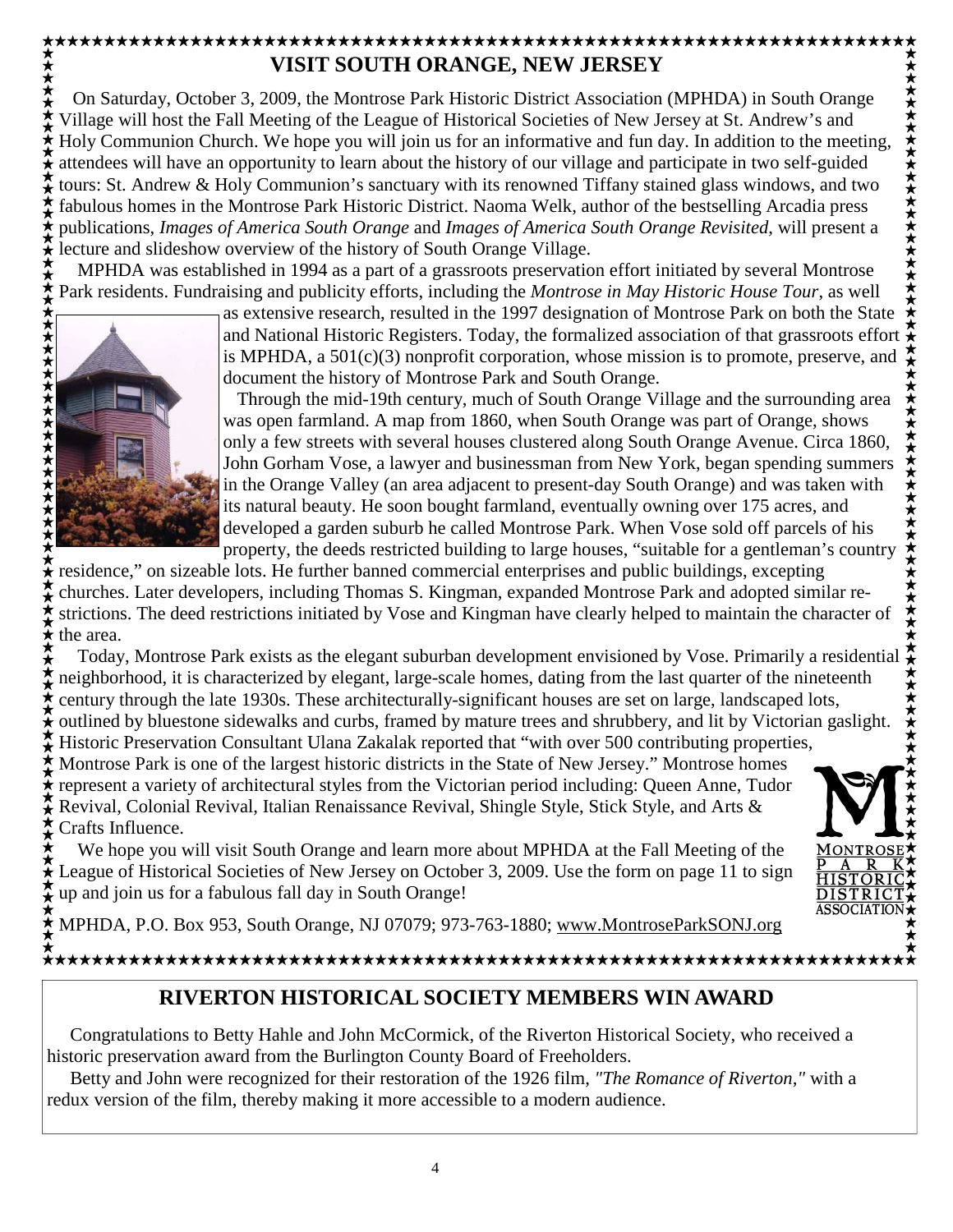## **NAVAL AIR STATION WILDWOOD AVIATION MUSEUM RECEIVES V.F.W. EDUCATION GRANT**

 Brigantine V.F.W. Post 6964 awarded NAS Wildwood Aviation Museum a grant for \$2,000 to help expand the education curriculum at historic Hangar #1. V.F.W. Quartermaster Bob Ferris toured the museum and personally informed museum director Dr. Joseph Salvatore of the grant award. The funds will help the museum's educational outreach program continue efforts to educate school groups and the general public about those who served our country.

 NAS Wildwood Aviation Museum boasts over twenty-six aircraft displays as well as exhibits of military memorabilia, engines, photographs, and interactive exhibits that allow visitors to discover the science of flight and more. Museum admission is \$7 for adults, \$5 for children aged 3 -12, under age 3 free. Hours of operation are 9:00 to 5:00, Monday through Sunday rain or shine. Don't forget to bring your camera!

 Naval Air Station Wildwood Aviation Museum is located in Historic Hangar No. 1 at the Cape May Airport, which was formerly Naval Air Station Wildwood, a World War II dive-bomber training center. The museum is dedicated to the forty-two airmen who perished while training at Naval Air Station Wildwood between 1943 and 1945.

 For more information, contact Bruce Fournier at 609-886-8787 by email at bruce-nasw@comcast.net or visit the hangar's website, www.usnasw.org.

#### **BUSINESSES AROUND OUR STATE:**

Please say thanks to our advertisers by patronizing their businesses throughout the state. Invite businesses in your area to advertise in the League News for publicity around the Garden State. Remind them that over *55,000 members* will see their ad. Business owners may contact Linda Barth at 908-722-7428 or **barths@att.net**. Our advertising schedule:

- Business card size ad, \$100 each; \$85 each for three issues.
- ♦ **1/4 page ad, \$125 each; \$100 each for three issues.**

**Museum Consulting Services**: Grantwriting: Will help identify funding sources and prepare grant applications for your organization.

Collections Consulting: Surveys, Storage Plans, Costume & Textile Conservation To discuss any upcoming project, please contact Rebecca S. Chen (732) 339-1272 rchen08904@verizon.net



archives & records management services - oral histories surveys & assessments - workshops & presentations

> serving all of New Jersey, New York City and eastern Pennsylvania

Joseph M. Ciccone, J.D., C.A., owner 732-568-1441 / jciccone@cicconearchives.com

www.cicconearchives.com

## WHAT IS THE C.A.P.E.S. PROGRAM AND HOW CAN IT HELP YOUR SOCIETY?

C.A.P.E.S. is the Caucus Archival Projects Evaluation Service which provides a professional assessment of the of historical collections (paper items) held by New Jersey archives, libraries, historical societies, and other agencies. The evaluation is conducted by consultants of the New Jersey Caucus of the Mid-Atlantic Regional Archives Conference

 Your society may apply for a CAPES grant through the New Jersey Historical Commission. There is no deadline; at your convenience, just submit the form, which is available on the commission's website www.state.nj.us/state/divisions/historical/grants/. You may contact the CAPES Coordinator, Elizabeth Shepard, at 973-744-0191 or capescoordinator@gmail.com.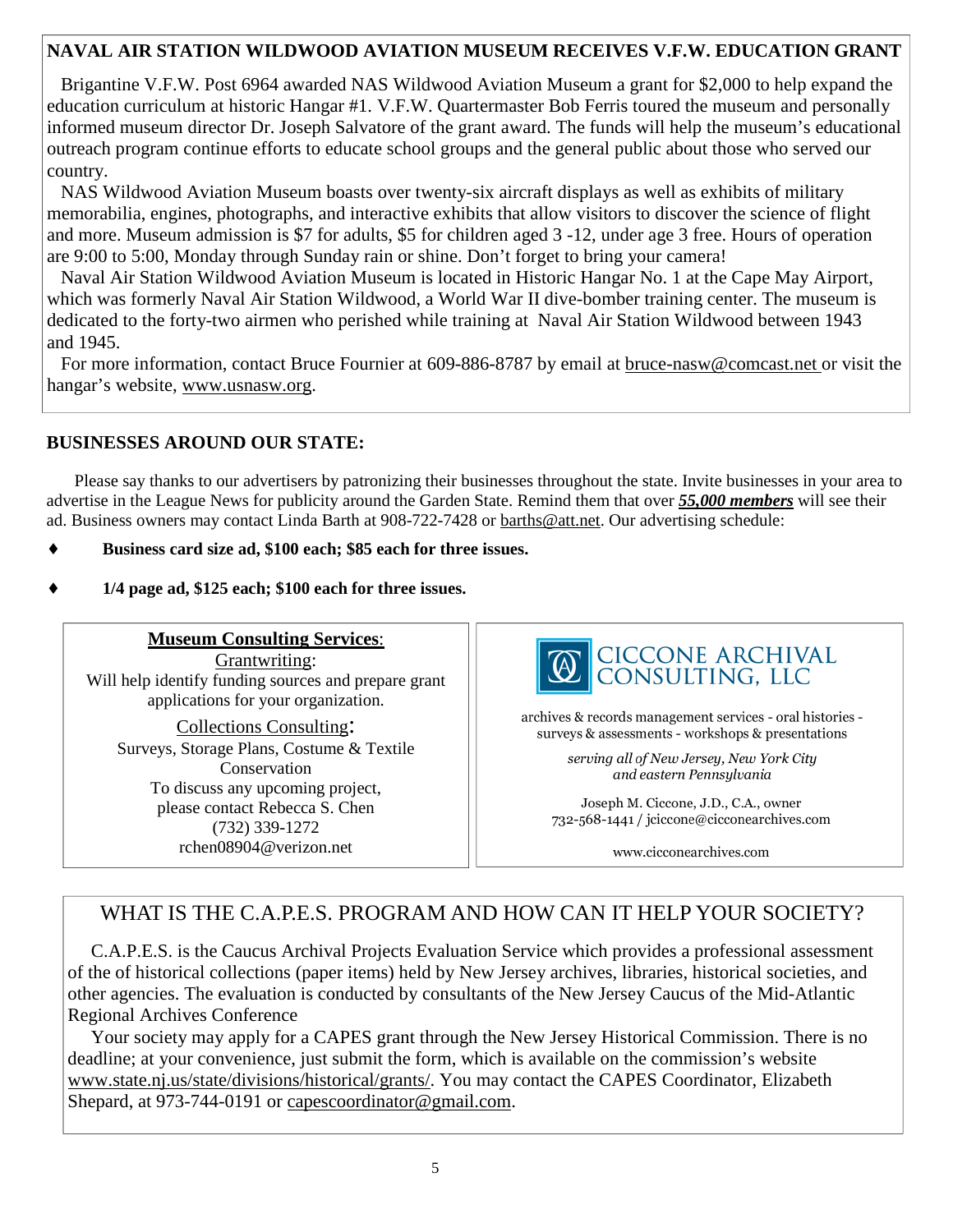## **LETTERS, WE GET LETTERS….**

 My initial inquiry to one member has magically produced many emails regarding restoration of our founding father's portraits! They are still coming in. I thanked each member, but I needed to let you know how much we appreciate the League's help!



Marge Disch, Secretary, Merchantville Historical Society

 - - - - - - - - - - - - - - - - - - - - - - - - - - - - - - - - - - - - - - - - - - - - - - - - - - - - - - - - - - - - - - - - - - - - - - - - - - Richard Dreyfus said it well when he commented that "Americans need to know America again."

 At a recent meeting of the Harmony Township Historical Society, we captured some of his meaning by showing the NJN film, "Ten Crucial Days—The Road to Liberty." The story is told of General Washington's Continental Army, after its long retreat across New Jersey, undertaking the perilous crossing of the Delaware River several times under very trying conditions to defeat the British and Hessians at the battles of Trenton and Princeton. The ten days portrayed in this turning point of America's struggle for independence and the birth of the democracy we now enjoy is a must for all our citizens to revisit in order to appreciate what we have and what our forebears went through to get it for us.

 I believe that two dramatic steps need to be taken to help Americans to "know America again." First, every school curriculum needs to spend more time educating its students as to what our past heroes have gone through to bring us our freedom. Second, to better educate all of our citizens, I believe that our national government needs to combine the Pennsylvania and New Jersey Washington Crossing state parks into one gigantic national historic park, depicting those striking "Ten Crucial Days" with a visitor center as dramatic as the one that recently opened at Gettysburg National Military Park.

Henry F. Skirbst, President, Harmony Township Historical Society; life member American Legion and NJEA

Editor's note: We encourage Mr. Skirbst and the Harmony Township Historical Society to contact the National Park Service and the New Jersey Department of Education with these suggestions.

#### **SAVE THE DATE!**

 The 2010 Spirit of the Jerseys State History Fair is set for Saturday, May 1st at Washington Crossing State Park, Titusville, NJ from 11am - 5pm. Please visit the website, www.njhistoryfair.org for updates and general information. Inquiries can also be made to Historyfair@dep.state.nj.us.

Beverly A. Weaver, Supervisor, Office of Historic Sites, 609-777-0238

## **BOARDWALK HALL ORGAN TOURS**

 The Atlantic City Convention Hall Organ Society now has an arrangement with the hall management to provide tours of the two historic organs located in Boardwalk Hall: the Kimball in the Ballroom and the Midmer Losh in the Arena. The Midmer Losh is the world's largest pipe organ, and Boardwalk Hall is a National Historic Landmark.

 Both organs have been recognized by the Organ Historical Society as historic and significant instruments, and both are being restored and are a Save Americas Treasures project. Visitors see not only the organs but the hall as well. The tours take  $2 - 2.5$  hours and are offered on the first and third Tuesday of the month. Reservations are required and may be made by sending your request to acchostour@gmail.com or by calling 609-884-6472. The society's website is www.acchos.org.



Harry Bellangy, Greater Cape May Historical Society and the Atlantic City Convention Hall Organ Society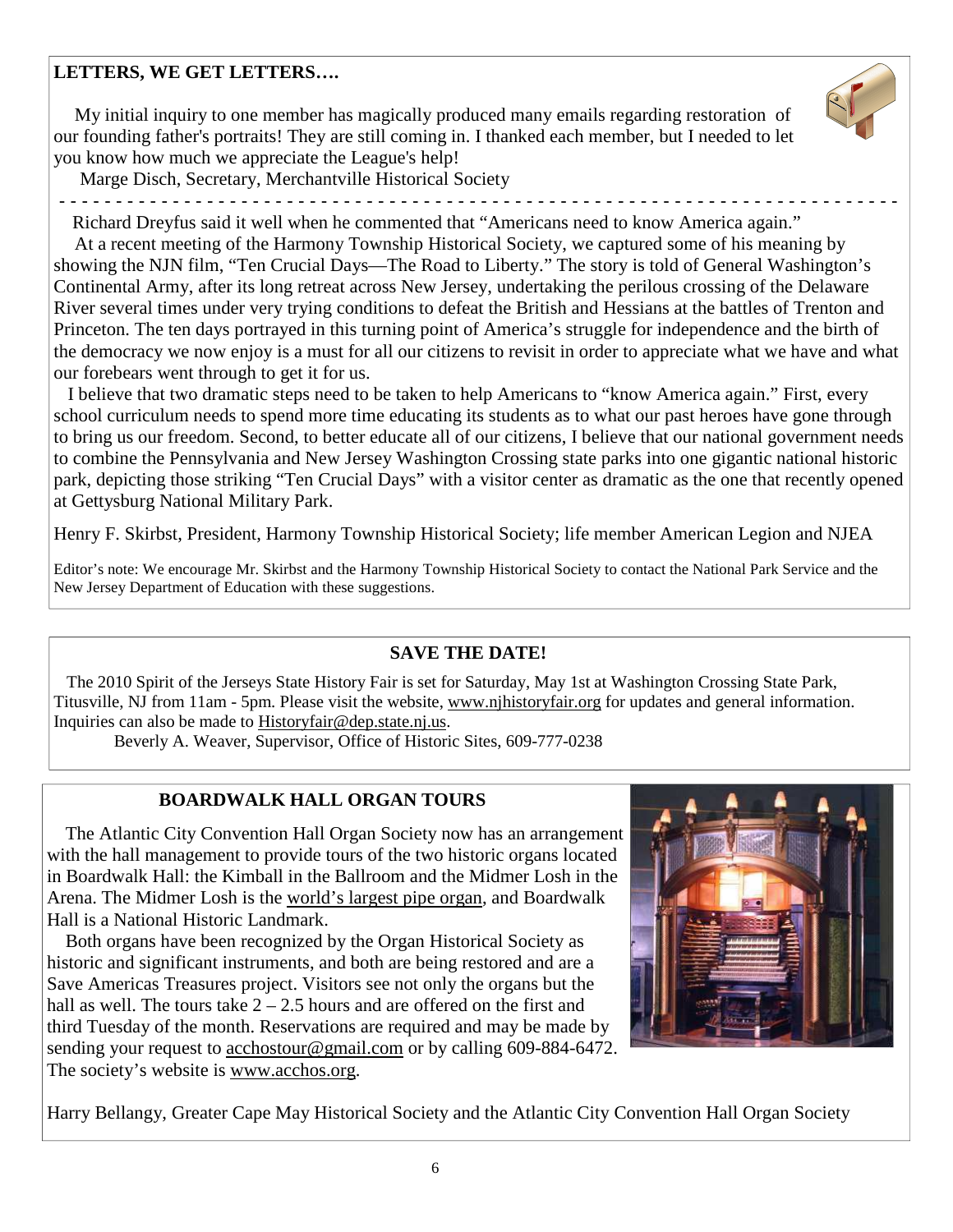#### **HISTORY EVENTS AND EXHIBITS — 2009**

**Through October 2009: New Exhibit—American Quilts: Our Cranbury Collection.** Immerse yourself in a sampling of quilts culled from the collection of the **Cranbury Historical & Preservation Society** and its members. Spanning a period of over 160 years, the exhibit features a variety of quilt patterns, colors, designs and materials. Cranbury Museum, 4 Park Place East, Cranbury 08512; 609-655-2611. Open Sundays, 1 to 4, or by appointment.

**Saturday, September 5—Hear ye! Hear ye! Ocean County Historical Society** invites you to participate in the 23<sup>rd</sup> Olde **Time Antiques and Collectibles Faire** in the Ocean County parking garage and adjacent lot between Hooper and Madison avenues in downtown Toms River 08753. 9:00-4:00. For more information, call 732-341-1880 or email bduas@aol.com.

**Saturday, September 5—Tewksbury Flea Market**, 8 am to 2 pm, Route 517, ½ mile north of the village of Oldwick. (Rain date, Sunday September 6.) Vendor cost: \$30 per space. General public: free admission and free parking. Food available for purchase. **Tewksbury Historical Society**, P.O. Box 457, Oldwick, NJ 08858; 908-832-6734; www.tewksburyhistory.net.

**September 12**, **14 to 17—**Exhibit of a *Revolutionary War Document* –The Orderly Book carried by a soldier fighting for our liberty. \$1/person. **Van Riper-Hopper House Museum,** www.WayneTownship.com and click on History. 973-694-7192.

**Wednesday, September 16—"The Jewish Newport on the Jersey Shore"** - Jean Klerman, Director of the Jewish Heritage Museum of Monmouth County, presents a slide show on the subject. Senior Center at the Atlantic Highlands Marina at the foot of First Ave, 7:30 pm. **Atlantic Highlands Historical Society**. www.atlantichighlandshistory.org; 732-291-1861.

**Thursday, September 17—Revolutionary War Soldier**. Eric Olsen of National Park Service portrays a Continental soldier. \$3/person. 7 pm. **Van Riper-Hopper House Museum,** 07470; 973-694-7192.

**Saturday and Sunday, September 19th and 20th—**Old-time Farmstead Festival and Craft Show at the **Holcombe-Jimison Farmstead Museum**. Flax-processing, quilt-making, weaving, basket-making, rug-hooking, doll-making, pottery-making, blacksmithing, beekeeping, petting zoo, colonial outdoor cooking, wool-spinning, "wild garden" products, barrel-making and chicks hatching. Herb society garden will be open. Old-time games for children, 1-3 each day; Lenape artifacts display; story hour. Draft horse field exhibition, 12-4 both days, weather permitting. 1605 Daniel Bray (Rte 29) Lambertville, NJ 08530 (by the Rte 202 Delaware River Bridge north of Lambertville). 10-5, rain or shine. Donation, 5, for adults; children 6-12, \$3.00; children 5 and under, free.

**Monday, September 21—Victorian Architecture**, presented by Mark Cooper Hewitt. **Victorian Society in America, NNJ Chapter**, Montclair Women's Club, 82 Union Street Montclair, 8 pm. For info, call Catherine at 973-762-6453.

**Sunday, September 27** - **Boonton Day Celebration**. Don't forget to visit the **Boonton Historical Society** booth on Main Street where costumed hosts will dispense goodies, and provide information concerning the museum and upcoming programs. For details, contact the **Boonton Historical Society** at 973-402-8840 or boontonhistory@yahoo.com; www.boonton.org.

**Saturday, October 3**—**Tour of Greenwood Cemetery**, featuring "Soup to Die For." Join us for our annual cemetery tour, this year featuring noteworthy townsfolk resting in Greenwood Cemetery. Why not start the tour at the Museum, 210 Main Street, with some warm home made soup served in Boontonware bowls. Price of the soup includes the bowl! For details, contact the **Boonton Historical Society** at 973-402-8840 or boontonhistory@yahoo.com; www.boonton.org.

**Saturday, October 3—Bottle Hill Day**, downtown Madison. **Madison Historical Society**, **Museum of Early Trades and Crafts**, and many other community groups. Children's activities, car show, food, vendors, sidewalk sales. Go back in time with the New Jersey Frontier Guard and learn about life during the French and Indian Wars (1754 - 1765). Free! Waverly Place, off Main Street (Route 124), Madison; 11-4. For more information, visit www.rosenet.org.

**Tuesday-Saturday, October 6-10—**20th annual **Tewksbury Art Show & Sale**. Tuesday October 6<sup>t</sup>**<sup>h</sup>** 6-8 pm Open Night Preview & Reception. Tickets, \$20 in advance, \$25 at the door. Show open to public, Wednesday, Oct 7, 10 am to 6 pm; Thursday, Oct. 8, 10 am to 8 pm; Friday Oct. 9, 10 am to 6 pm; Saturday, Oct. 10, 9 am to 4 pm. **Tewksbury Historical Society**, P.O. Box 457, Oldwick, N.J. 08858; 908-832-6734; www.tewksburyhistory.net.

**Saturday, October 10—-Old Mine Road Folklife Festival**. Events include bus tour with stops at Van Campen Inn and Peters Valley, bike tour, exhibitor booths, live music. 11:00-4:00. Downtown Newton. 973-383-0027; 973-383-1554.

**Wednesday, October 14**—**Halloween in the United States**. Halloween is a distinctive cultural celebration in the US. Karen Sue Hybertsen, Pastor, Ridgeview Community Church, looks at the history of Halloween, the holiday's traditions and how we use it in schools, churches and our communities. An NJCH Program. Boonton Senior Center, 126 North Main Street. 7:00 pm. **Boonton Historical Society** at 973-402-8840 or boontonhistory@yahoo.com; www.boonton.org.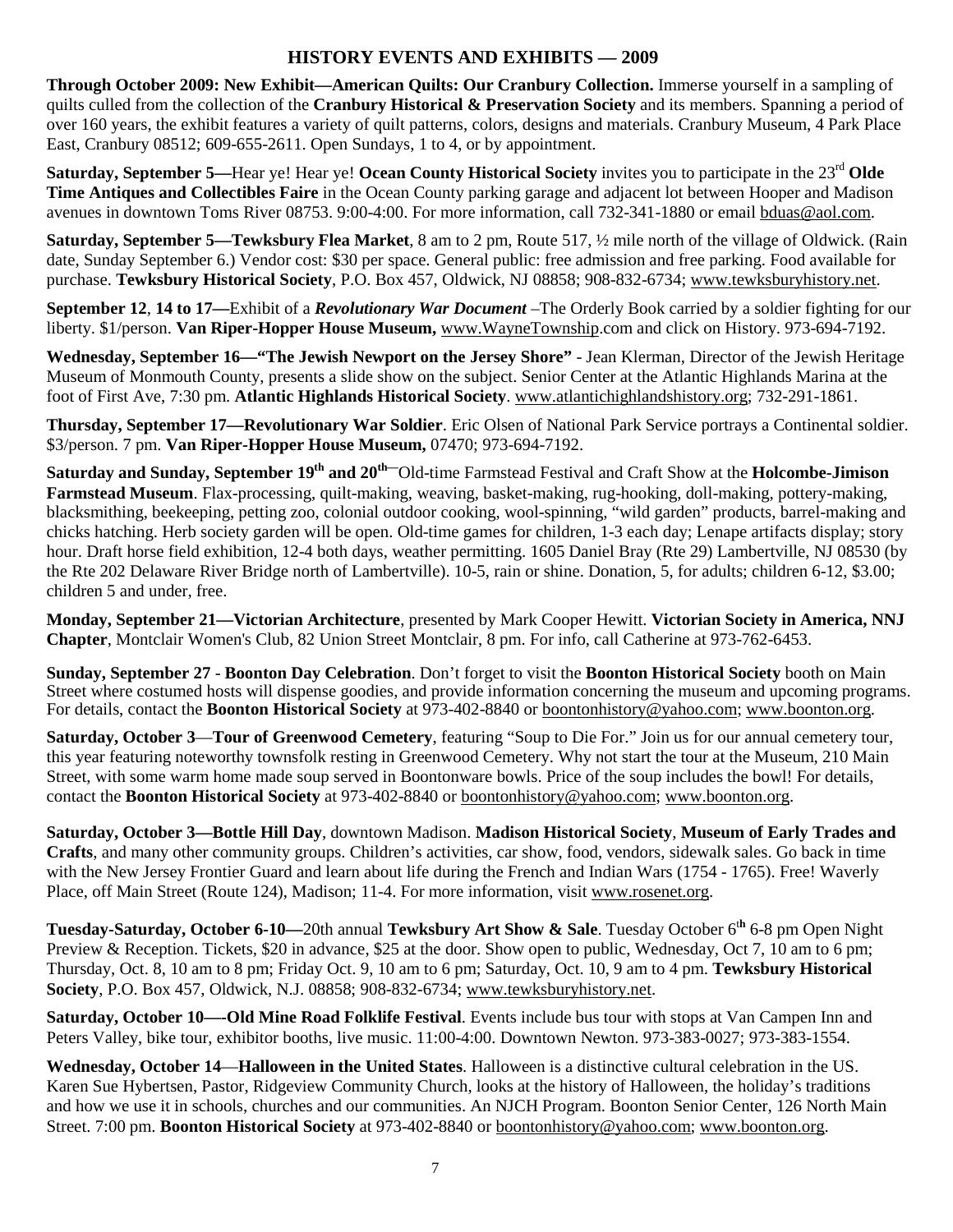**Sunday, October 18—2009 Annual House Tour**. **Lambertville Historical Society**'s 27th Annual House Tour features visits to historic homes and sites of interest in Lambertville. 11 am to 5 pm. Tickets are \$15 before the event and \$20 on October 18. Meet at 60 Bridge Street. Information at lambertvillehistoricalsociety.org or 609-397-0770.

**Sunday, October 18**—"Collecting Old Toys and Tools." Former Tewksbury resident Ken Vliet will speak at the Fairmount Covered Dish Supper, Fairmount Presbyterian Church Community Center, Route 517, Admission: Free; just bring a covered dish to share. 5 pm. **Tewksbury Historical Society**, P.O. Box 457, Oldwick, N.J. 08858; www.tewksburyhistory.net. 908-832-6734.

**Monday, October 19—Victorian Architecture**, presented by Maureen O'Brien. **Victorian Society in America, NNJ Chapter**, Montclair Women's Club, 82 Union Street Montclair, 8 pm. For info call Catherine at 973-762-6453.

**Saturday & Sunday, October 24 & 25—Paint-a-Pumpkin** - \$5/ pumpkin and paint (reduced price). **Van Riper-Hopper House Museum,** www.WayneTownship.com and click on History. 973-694-7192.

**Saturday, November 7—Historical NJ Dutch Cooking Class***;* \$7/person. **Van Riper-Hopper House Museum,** www.WayneTownship.com and click on History. 973-694-7192.

**Monday, November 16—**The Architecture of Stanford White, presented by Sam White, grandson of Stanford White. **Victorian Society in America, NNJ Chapter**, Montclair Women's Club, 82 Union Street Montclair, 8 pm. For info call Catherine at 973-762-6453; cicisull@msn.com.

**Wednesday, November 18**—**Boonton At Its Best**. A collage of photographs featuring walking tours of our town and our House Tours. A brief membership meeting precedes this presentation. 7 pm. Boonton Senior Center, 126 North Main Street. 7:00 pm. For details, contact the **Boonton Historical Society** at 973-402-8840 or boontonhistory@yahoo.com; www.boonton.org.

**November 20, 2009 through January 3, 2010—**What better place to get into the true spirit of Christmas than Victorian Cape May? This seaside town is transformed into a Dickens village for the holidays with garlands of fragrant greens and twinkling gaslights. An endless variety of fun and tasty events. From trolley rides to wine tastings, house tours to themed dinners, we offer something for everyone. 800-275-4278; mac4arts@capemaymac.org.

**Friday-Sunday, December 4, 5 and 6**– Historical NJ Dutch Holidays*.* \$4/adult; \$1/child. **Van Riper-Hopper House Museum,** www.WayneTownship.com and click on History. 973-694-7192.

**Friday, December 11**—Holiday Open House. Celebrate the holiday season at the museum. Refreshments and entertainment. **Boonton Historical Society Museum**, 210 Main St. 7:00 pm. 973-402-8840; boontonhistory@yahoo.com; boonton.org.

#### **OUR MEMBERS' WONDERFUL MUSEUMS** by Linda J. Barth

Wow! So many of our members have outstanding museums, and I have determined to visit them. If you would like to see these unique sites, too, let me help you. I am creating a list of members' museums. By October it should be done, and I would be happy to send it to the membership.

 Over the years I have had the pleasure of visiting many wonderful historic sites in the Garden State. This summer my husband and I are continuing that tour, in an effort to see the museums of the members of the League of Historical Societies of New Jersey.

 Our first venture was to the southwestern region of our state. We stopped first at the Millville Army Air Field Museum at the Millville Airport. A wealth of exhibits and a video explained the training there of the pilots of P-47 Thunderbolts. I especially enjoyed the display about the Wright brothers and the museum's cute, friendly cat.

 From there we headed for Salem and the Hancock House, site of a massacre of colonists by the British in 1778. En route home we stopped at the Peter Mott House in Lawnside. Although the home is not usually open on Sundays, Lawnside Historical Society president, Linda Shockley, graciously offered to open the doors for us. She explained how the house had been saved from destruction and its importance in the Underground Railroad.

 The following week we went north to Hudson and Bergen counties and stopped first at the Hoboken Museum & Cultural Center. Society president Bob Foster showed us the new exhibit, "Up and Down the River," commemorating Henry Hudson's "visit" 400 years ago, and gave us a tour of the neighborhood.

From there we headed north to the Meadowlands Museum in Rutherford. Curator Jackie Bunker–Lohrenz

(continued on page nine)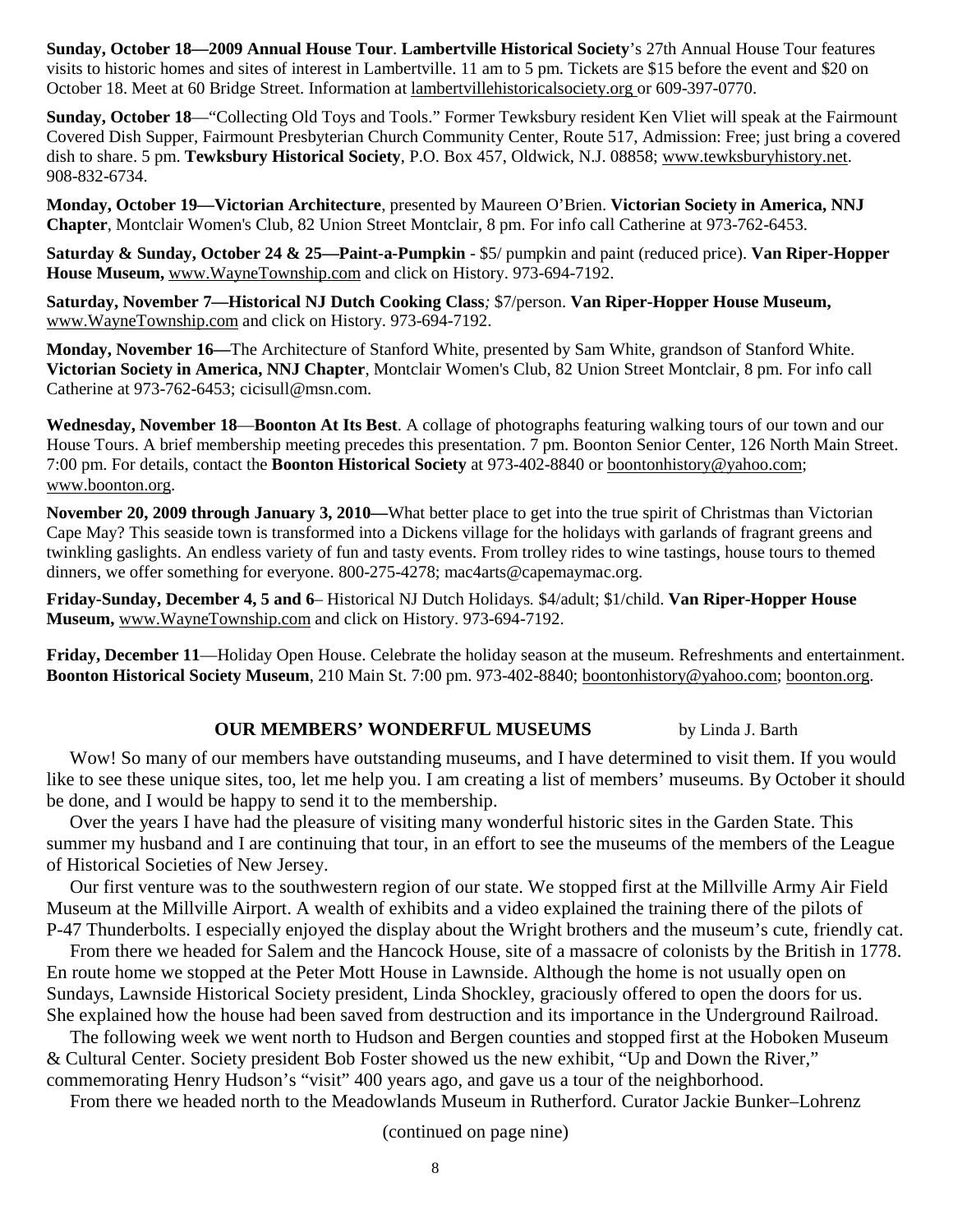showed us this gold mine of local and New Jersey information, including minerals, an early 1900s kitchen, and a display about local authors. But the highlight is the gearing for an Otis elevator that raised and lowered horses at a local stable.

 Our final stop was the Hermitage in Ho-Ho-Kus, the home of the Prevost and Rosencrantz families. Our guide, Barbara Connolly, conducted us through this beautiful home, telling the fascinating story of its many residents.

 During our Elderhostel in Cape May, we had the privilege of meeting Dr. Joe Salvatore, co-founder of Naval Air Station Wildwood, whose aircraft and other displays in Hangar #1 commemorate the Navy airmen who died while training her during World War II. On a tour of Historic Cold Spring Village I met Ann Salvatore, co-founder with Joe, of this wonderful collection of historic structures from around Cape May County. Additionally, at a concert sponsored by the Mid-Atlantic Center for the Arts, I met Director Michael Zuckerman.

In early August my travels took me to Morris County to visit the Butler and Morris Plains museums. At Butler, Peggy Spranzani gave me a tour of her site, which occupies the old NY Susquehanna & Western Railroad Station. I was impressed by the variety of items, and by the exhibit on the Statue of Liberty. Visit and find out why it's there.

 Mary Palmer showed me around the Morris Plains Museum, pointing out the exhibit on the local artist, Homer Davenport and one on two sisters who were famous fashion models in the mid-20th century. I really enjoyed the extensive collection of maps and photographs.

I look forward to visiting more local museums in the coming months.

#### **DIRECTIONS (continued from page twelve)**

traffic light. Go past the church to the next street. (Church St.) and make a right; then make a left into the NJ Transit parking lot.

**From Route 280 East:** Take Route 280 East to Exit 8A, Prospect Avenue, West Orange. Stay on Prospect Ave (past the Essex Green Shopping Center) to the end. Go through 2 traffic lights and past the golf course (on your right after the second light). Prospect Avenue ends at Northfield Avenue (at the third traffic light). Make a left onto Northfield Ave and stay to the right. Go down the hill to the next traffic light and make a right onto Gregory Ave; stay on Gregory (it becomes Wyoming Ave). Go all the way to the end of the avenue to a "T" intersection (approx. 2.1 miles); turn left onto South Orange Ave. Stay to the right and go down the hill to the next light (Ridgewood Rd). The church is on your right just past the next traffic light. Go past the church to the next street (Church St.) and turn right; then turn left into the NJ Transit parking lot.

**From Route 24 East and Route 78 East (local exits):** Take Route 24 East to Exit 49B, Millburn/Maplewood. This is Springfield Avenue. Cross over Route 24 and stay to the left past Home Depot to Vauxhall Rd (at an intersection with 3 gas stations). Turn left onto Vauxhall Rd. Just before the next traffic light is a sign marked 'Seton Hall, 3 miles', and just beyond that sign is a right traffic feeder that takes you onto Valley St. Make that right and continue on Valley St. to South Orange Ave. (7 traffic lights). Turn left onto South Orange Ave. Go down the hill, and under the railroad overpass. Go through the next traffic light (which is an entry to the New Jersey Transit parking lot) and make the first left you can onto Church St (which is just before the next traffic light at Ridgewood Rd). Free parking is available in the NJ Transit parking lot.

**PARKING: There is very limited parking available in the church lot, so please park in the NJ Transit parking lot (FREE PARKING ON WEEKENDS) located across from the church on Church St. Enter from Church St. If the NJ Transit lot is full, there is parking at the South Orange Middle School half a block north on North Ridgewood Rd.**

## **UPCOMING LEAGUE MEETINGS**

 October 3, 2009 Montrose Park Historic District Association, South Orange, Essex County March 27, 2010 Cumberland County Historical Society, Greenwich, Cumberland County June 12, 2010 Museums of Perth Amboy, Middlesex County

 We encourage your society to host a future League meeting. If you would like this opportunity to showcase your site, just contact Linda Barth, 908-722-7428, barths@att.net, and she will put you in touch with the regional vice-president for your area. **We look forward to visiting YOUR town some day soon.**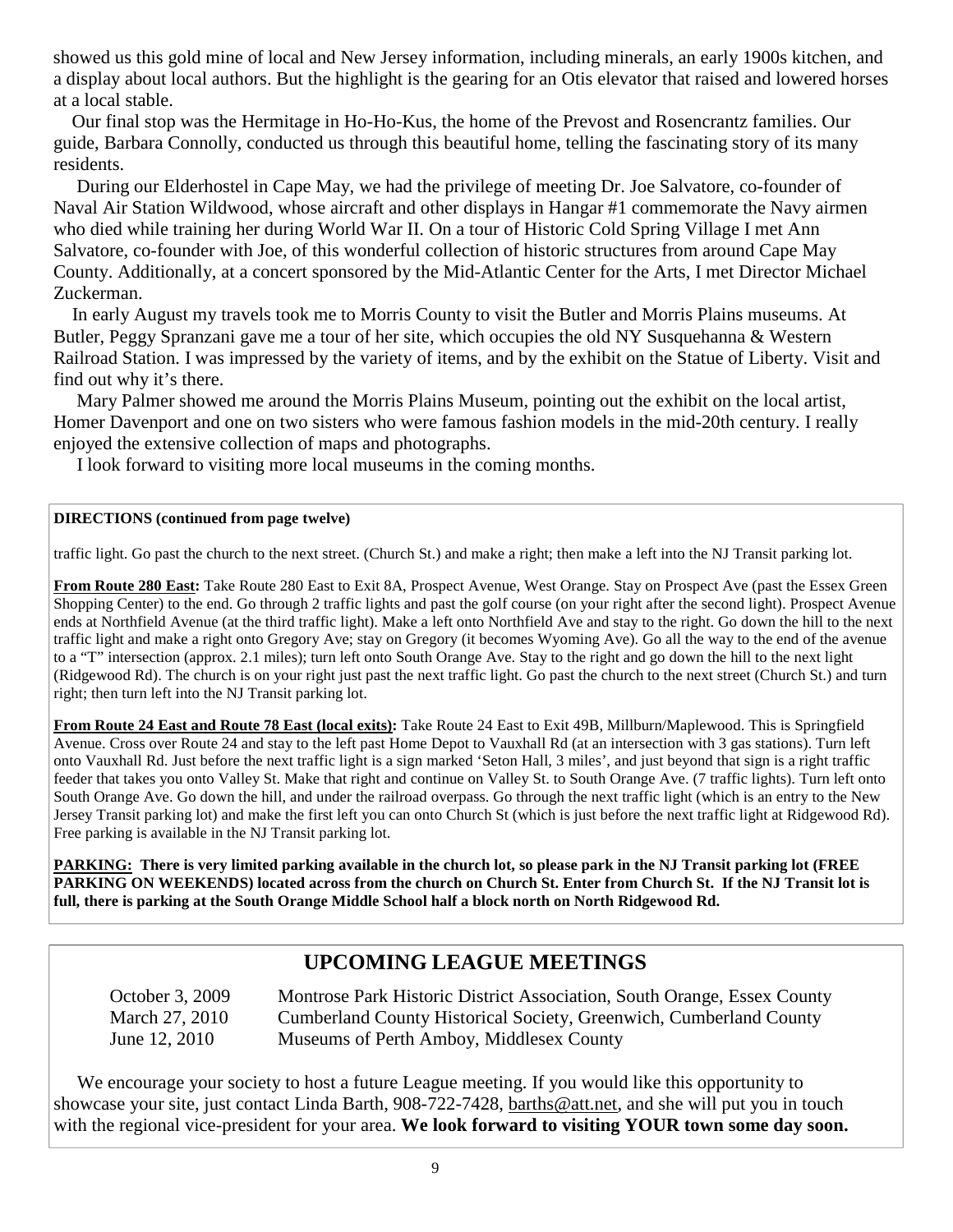## **SPOTLIGHT ON OUR MEMBER ORGANIZATIONS**

With our members spread across the state, many of us are not familiar with the organizations in regions far from our own. This column will spotlight our members, so that others may learn of their mission and accomplishments.



 The league has many member organizations that were formed to honor or remember a specific group of people. This is Part VI of a series highlighting those societies.

 **Historic Cold Spring Village** is an Early American, open-air, living history museum. The village brings to life the day-to-day activities of people living in South Jersey during the "age of homespun" (1790-1840). Visitors can make a personal connection between the past and present through the interactive, educational, and hands-on family activities. Take a stroll along the twenty-two acres of shaded lanes; enjoy the gardens; observe the farm where heritage crops are grown; visit twenty-six restored antique buildings housing historically-clothed interpreters, who educate and entertain visitors about the lifestyles, issues, trades, and crafts of yesteryear. Children enjoy playing at the activity area where they take part in a variety of projects such as trying on costumes, participating in hands-on crafts, and playing games. The Friends of Historic Cold Spring Village is a non-profit organization whose mission is to support the preservation of Historic Cold Spring Village. Events include a quilt show, farm days, culture fest, railroad days, an antique show, seafarers' weekend, and encampments of Civil War and Revolutionary War soldiers. You may contact the village or the friends at 720 Route 9, Cape May, NJ 08204; 609-898-1919; www.hcsv.org.

 The mission of the **Museum of Early Trades & Crafts** is to enhance the understanding and appreciation of America's past by presenting and interpreting the history, culture, and lives of ordinary people through educational programs, through preservation and stewardship of its collection, and through exhibition and demonstration of the trades and crafts practiced in New Jersey from its earliest settlement. Exhibits feature the activities of New Jersey farming families, highlighting the diverse facets of agricultural life in the early 1800s; a selection from the extensive collection of woodworkers' planes; how tradesmen in small towns worked together to develop a bustling economy; the working lives of four circa 1850 local tradesmen; and the tools that a distiller, a cooper, a shoemaker, and a cabinetmaker would have used to craft their wares. A new, permanent exhibit, The Essential Trade: Blacksmithing in America, explores the important work of blacksmiths in American history and traces the history and processes of blacksmithing from its origins about 3000 years ago. You may contact the museum at 9 Main Street, Madison, NJ 07940; 973-377-2982; www.metc.org; info@metc.org.

 The **Holcombe-Jimison Farmstead Museum**, which hosted the League in 2008, is dedicated to the preservation of Hunterdon County's agricultural heritage from the 18th into the 20th century. The museum is housed in the restored three-story bank barn that was built into the hillside to make both floors accessible from ground level. Livestock were kept on the lower level, crops above. In bad weather, the farmer could feed the animals without going outdoors. Today, some of the exhibits arranged in the barn feature the tools and equipment used by the farmer to raise and harvest the crops that provided fodder for livestock and commodities to sell. Other displays cover the domestic chores of the farmer's wife in the preparation and preservation of food and the making of clothing. Early examples of now common implements and appliances give the visitor a sense of passing time. The museum property was once part of John Holcombe's "Plantation," according to his will of 1742. In 1968, the farmstead was donated to the Hunterdon County Historical Society by Milo and Rachel Jimison, who retained life rights. With Milo Jimison's death, over 250 years of agricultural activity on the site ended. In 1984, the property was deeded to the Holcombe-Jimison Farmstead, Inc. Using a combination of grants from small foundations, individual donations and a substantial gift from Colonel James Horn, the museum's volunteers and trustees have restored the property and added outbuildings for the post office, blacksmith shop, carriage shed, and print shop. You may contact the museum at 1605 Daniel Bray Highway (Route 29), Lambertville, NJ 08530; 609-397-2752; www.holcombe-jimison.org.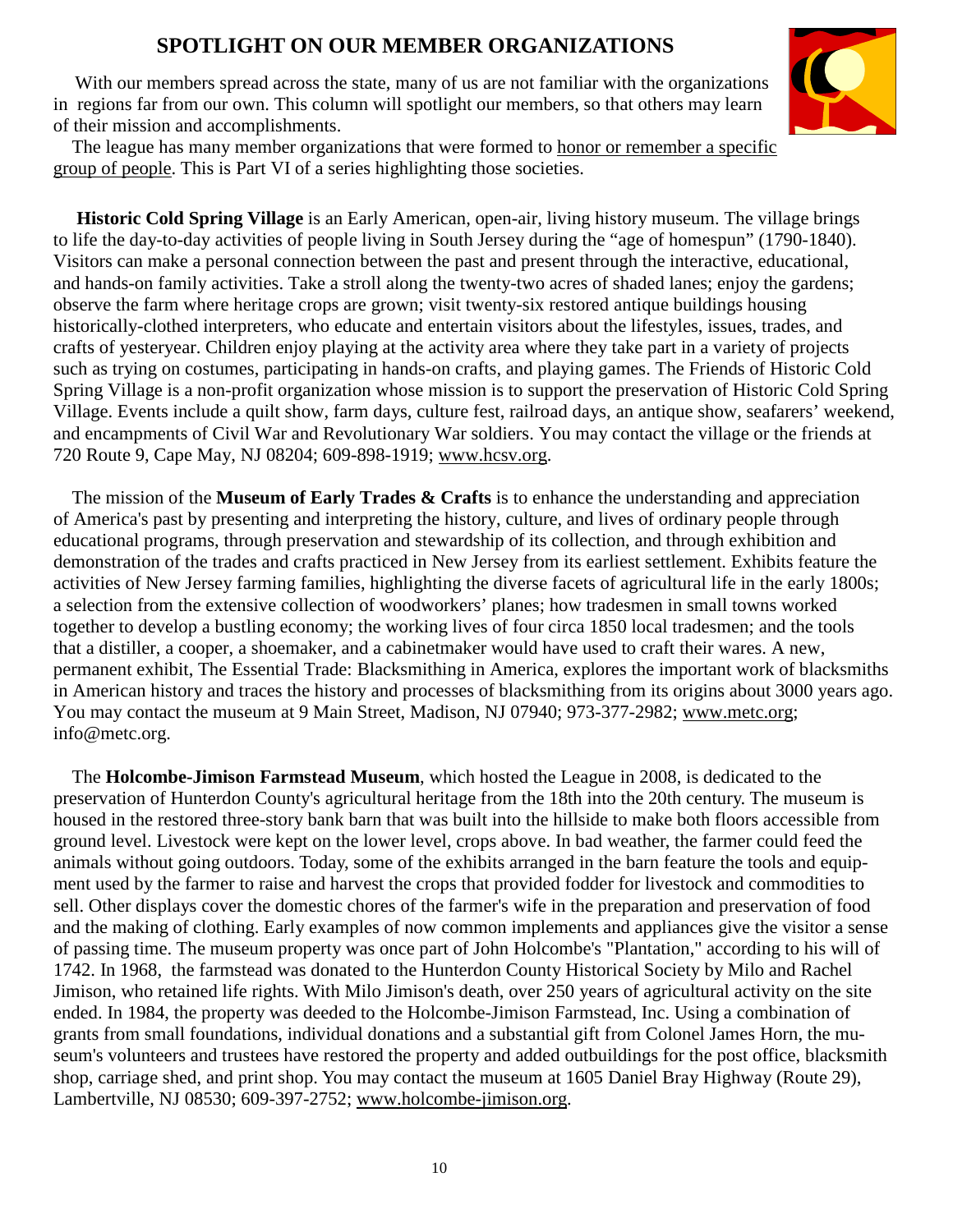#### **THE LEAGUE OF HISTORICAL SOCIETIES FALL MEETING HOSTED BY THE MONTROSE PARK HISTORIC DISTRICT ASSOCIATION, SOUTH ORANGE, ESSEX COUNTY SATURDAY, OCTOBER 3, 2009**

 The meeting will take place at St. Andrew & Holy Communion Church, www.sahcchurch.org, 160 West South Orange Avenue, South Orange. Self-guided tours will follow the luncheon.

9:15 am Registration & coffee/pastries

9:45 am Welcome by Village President Douglas Newman and MPHDA President Jim Ankner

- 10:00 am League Business Meeting, including a presentation on cemeteries by Mark Nonestied
- 11:00 am Break
- 11:15 am Presentation by Naoma Welk author of *Images of America South Orange* and *Images of America South Orange Revisited*. Welk will speak about the history of South Orange and provide a slide presentation. Following the presentation, a brief slide show depicting various architectural styles represented in the Montrose Park Historic District will be presented.
- 12:15pm Buffet luncheon catered by Reservoir Restaurant.
- 1:15pm MPHDA product sales; book signing by Naoma Welk; historic information and products will also be available from the South Orange Historical and Preservation Society.

#### **Two concurrent tour options are also available after lunch –** *choose one or BOTH options***:**

*Open from 1:15 to 3pm*: The sanctuary of St. Andrew's and Holy Communion Church will be open. The church is renowned for its Tiffany stained glass windows. A self-guided brochure is available as you tour the church windows.

- *Open from 1:30 to 4:30pm*: Two fabulous Montrose Park residences will be open to tour. Map and directions to the homes will be provided on the day of the tour. Members will need to drive to the homes, carpooling suggested.
- **PLEASE NOTE**: The church will close at 3 pm. Please bring all of your belongings with you when you depart for the afternoon tours. MPHDA Docents will be available in tour homes.

Accommodations near South Orange and directions to the church are available at www.MontroseParkSONJ.org. Members without internet access may call Linda Barth (908-722-7428) and she will mail the list of lodging choices.

 Parking is available in the NJ Transit parking lot adjacent to the church. Entrance to the lot is via South Orange Avenue or Church Street. Parking is FREE on Saturdays. Overflow parking is also available at the South Orange Middle School which is located just north of the Church on North Ridgewood Ave. Driving directions are located on page twelve and nine.

**Questions before October 3**: Questions prior to October 3<sup>rd</sup> can be directed to info@MontroseParkSONJ.org or by phone to MPHDA 973-763-1880 or Amy Dahn (cell 201-739-2247).  **Questions on October 3rd** can be directed to Amy Dahn 201-739-2247.

## **REGISTRATION FORM – PLEASE RETURN BY September 25, 2009**

**Registration Form- Registration is \$25 per person and includes a buffet lunch** 

**Please include check for \$25, payable to MPHDA (Montrose Park Historic District Association). Mail to P.O. Box 953, South Orange, NJ 07079. Registration deadline is September 25, 2009. Driving directions are located on page 12 and 9.** 

|               | Email |
|---------------|-------|
| Address       |       |
| $\text{City}$ |       |
| Affiliation:  |       |
|               |       |